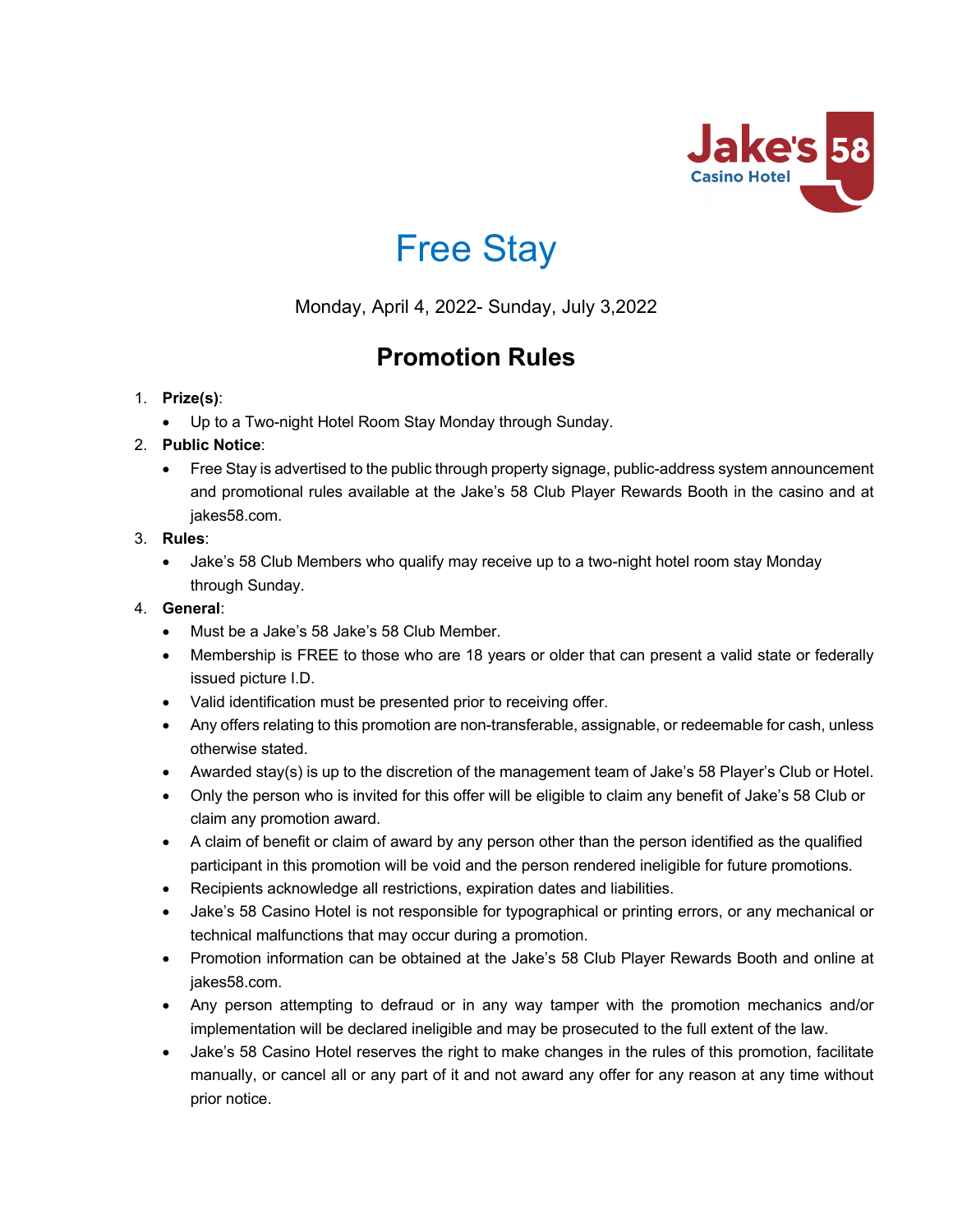- Jake's 58 Casino Hotel reserves the right to delay promotion engagement due to unforeseeable issues until such time as the promotion may proceed.
- Blackout dates may apply.

## 5. **Eligibility**:

• Based on trackable activity. The following persons or categories of persons are not eligible to participate: employees of Jake's 58 Casino Hotel and its subsidiaries and affiliates, people key licensed or employed by the New York State Gaming Commission; vendors directly associated with this contest, their subsidiaries, affiliates and agencies, and any immediate family members residing in the same household of any of the foregoing individuals. Any licensee, registrant, contractor, subcontractor, consultant, officer, or employee of a contractor, subcontractor, licensee, registrant or consultant, that is directly involved in the operation or observation of New York State video gaming or New York State video gaming drawings or the processing of New York State video gaming prize claims or payments. All federal, state and local rules and regulations apply. Void where prohibited or restricted by law. Participants are responsible to ensure that his or her Jake's 58 Club card is properly inserted into the card reader. By participating in this promotion, participants agree to abide by all terms of these official rules. Some blackout dates may be applicable and will be written out when applicable in eligible member's offer invite.

#### 6. **Limit of Participation**:

• By participating in promotion, participants agree to abide by all terms of these official rules. Jake's 58 Casino Hotel, their respective affiliates, subsidiaries, parent corporations, and their respective officers, directors, shareholders, employees and agents are not responsible for any late, lost, incorrect, misdirected or inaccurate entry information; human error; technical malfunctions; failures, omission, interruption, deletion or defect of any telephone network, computer on-line system, computer equipment, servers, providers, software or satellite transmission, including any injury or damage to participant or any other person relating to or resulting from participation in this promotion. Furthermore, neither sponsors nor any of the aforementioned are responsible for theft, tampering, destruction or unauthorized access to, or alteration of, applications, data processing that is processed late, incorrectly or is incomplete or lost due to computer or electronic malfunction; printing or other errors; or any combination thereof. False and/or deceptive entries or acts shall render participants ineligible. Promotional offer materials that have been tampered with or altered are void.

#### 7. **Terms and Conditions**:

• This promotion is subject to all applicable federal, state and local laws. By participating, guests agree to be bound by these Official Rules and the decisions of Jake's 58 Casino Hotel and waive any right to claim ambiguity in the promotion or these Official Rules.

#### 8. **Liability**:

• Participants also agree to release, discharge, indemnify, and hold harmless the Sponsor, vendors associated with this promotion and the respective officers and employees of these entities, from and against any claims, damages or liability due to any injuries, damages or losses to any person (including death) or property of any kind resulting in whole or in part, directly or indirectly, from acceptance, possession, use or misuse of any prize or participation in this promotion.

#### 9. **Sponsor**:

• Jake's 58 Casino Hotel, 3635 Express Drive North, Islandia, NY 11749

#### 10. **Promotion Administrator**: